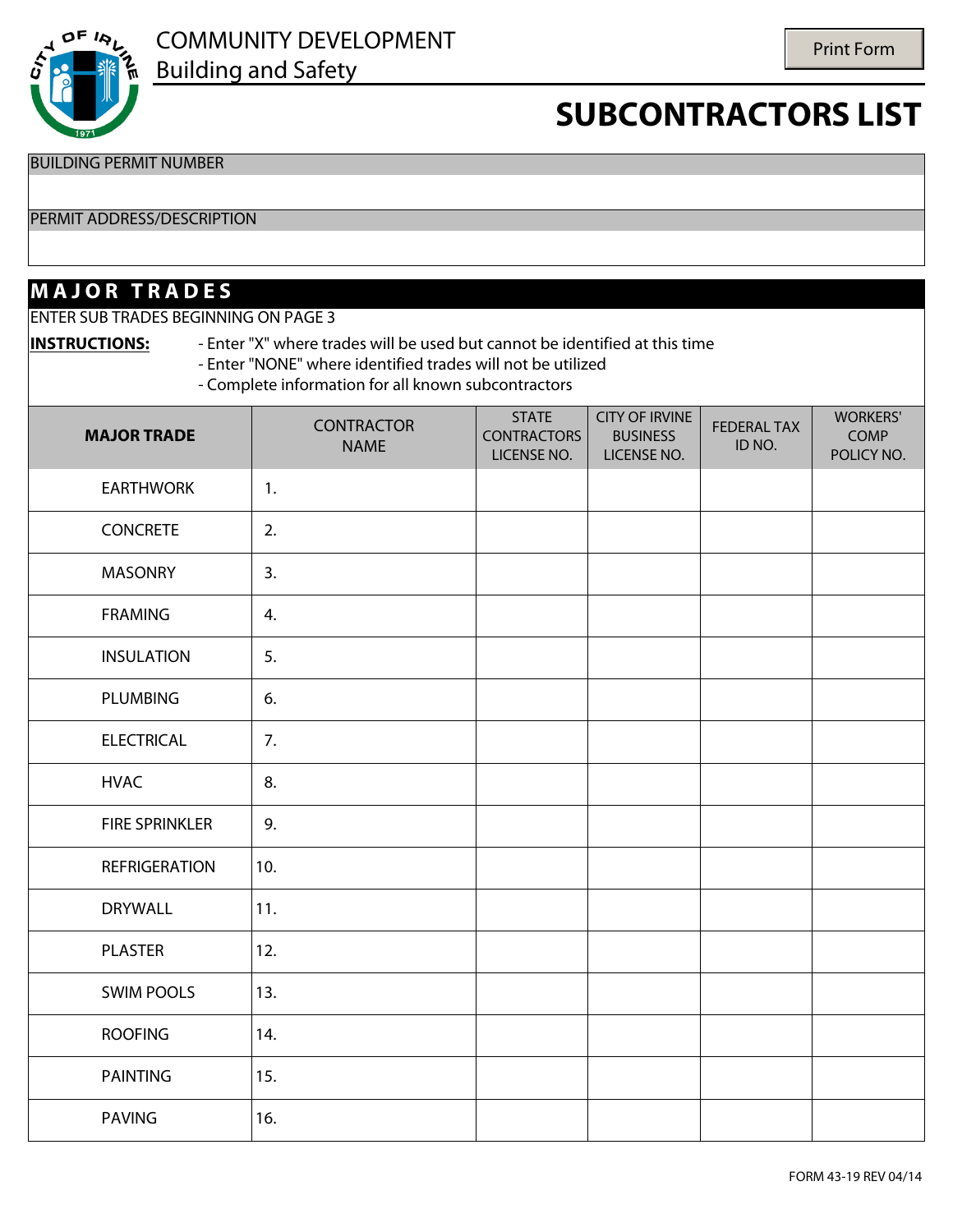| <b>MAJOR TRADE</b>                                               | <b>CONTRACTOR</b><br><b>NAME</b> | <b>STATE</b><br><b>CONTRACTORS</b><br>LICENSE NO. | <b>CITY OF IRVINE</b><br><b>BUSINESS</b><br>LICENSE NO. | <b>FEDERAL TAX</b><br>ID NO. | <b>WORKERS'</b><br><b>COMP</b><br>POLICY NO. |
|------------------------------------------------------------------|----------------------------------|---------------------------------------------------|---------------------------------------------------------|------------------------------|----------------------------------------------|
| LANDSCAPE<br>$\blacktriangledown$                                | 17.                              |                                                   |                                                         |                              |                                              |
| $\overline{\phantom{a}}$ TILE                                    | 18.                              |                                                   |                                                         |                              |                                              |
| <b>FLOOR COVER</b><br>$\mathbf{v}$                               | 19.                              |                                                   |                                                         |                              |                                              |
| <b>GLAZING</b><br>$\overline{\phantom{a}}$                       | 20.                              |                                                   |                                                         |                              |                                              |
| <b>FINISH CARPENTRY</b><br>$\blacktriangledown$                  | 21.                              |                                                   |                                                         |                              |                                              |
| STRUCTURAL STEEL<br>$\vert$                                      | 22.                              |                                                   |                                                         |                              |                                              |
| <b>EQUIPMENT</b><br>$\overline{\phantom{a}}$<br><b>INSTALLER</b> | 23.                              |                                                   |                                                         |                              |                                              |
| <b>CLEANUP</b><br>$\vert \vert$                                  | 24.                              |                                                   |                                                         |                              |                                              |
| SHEET METAL<br>$\overline{\phantom{a}}$                          | 25.                              |                                                   |                                                         |                              |                                              |
| <b>ACOUSTICAL</b><br>$\overline{\phantom{a}}$                    | 26.                              |                                                   |                                                         |                              |                                              |

For any subcontractors not identified at this time I agree to provide them on a supplemental form to the city prior to commencement of their work on the subject project. I understand that all subcontractors are required to be licensed by the State of California in the appropriate category, obtain a valid city business permit, have required insurance, and have a federal tax identification number. I further understand that failure to maintain current information with the city in this regard shall result in interruption of periodic inspections and/or final approval.

BY:

NAME

REPRESENTING DATE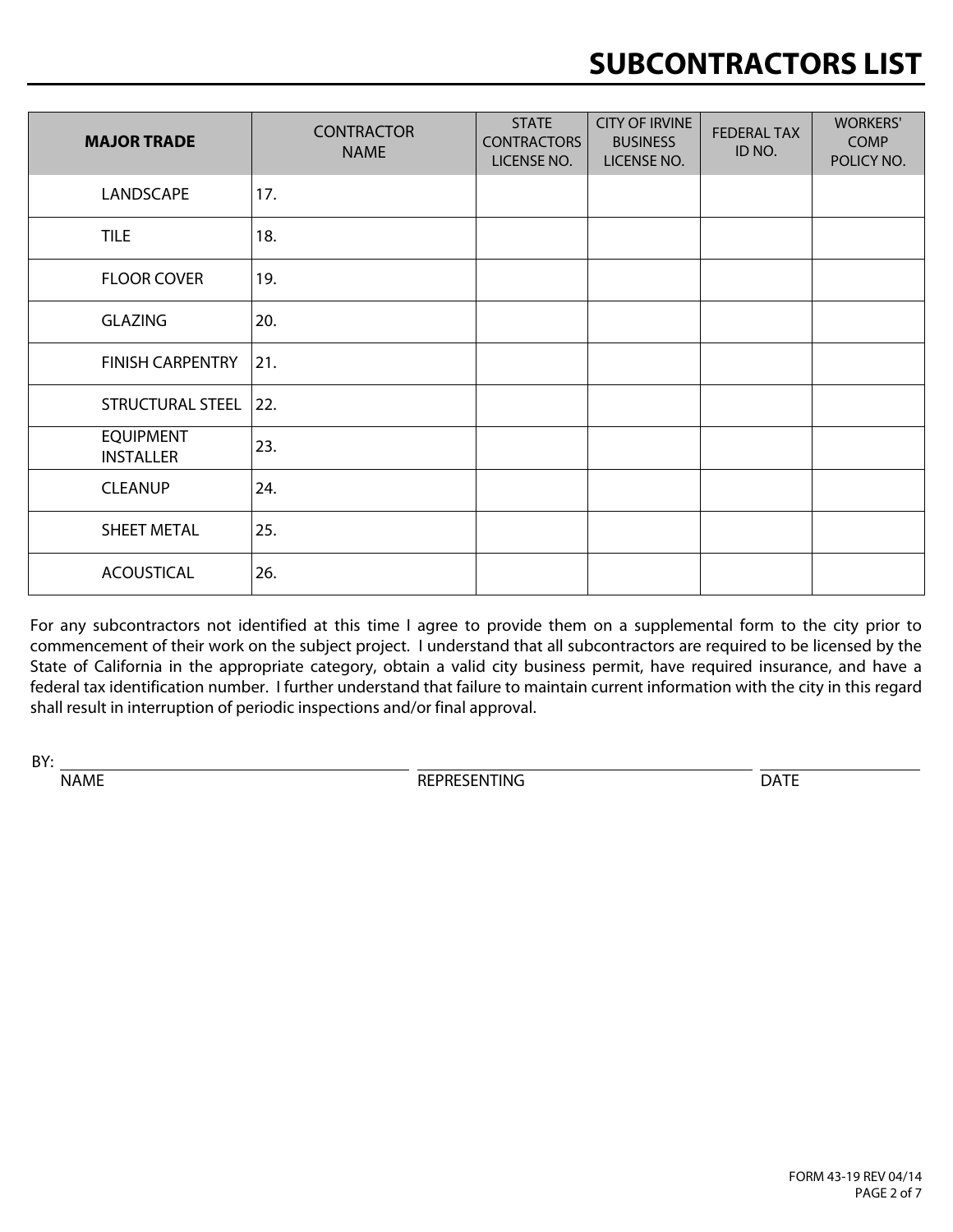BUILDING PERMIT NUMBER

#### PERMIT ADDRESS/DESCRIPTION

| <b>SUB TRADES</b>                        |                                  |                                                   |                                                         |                              |                                              |
|------------------------------------------|----------------------------------|---------------------------------------------------|---------------------------------------------------------|------------------------------|----------------------------------------------|
| <b>SUB TRADE</b>                         | <b>CONTRACTOR</b><br><b>NAME</b> | <b>STATE</b><br><b>CONTRACTORS</b><br>LICENSE NO. | <b>CITY OF IRVINE</b><br><b>BUSINESS</b><br>LICENSE NO. | <b>FEDERAL TAX</b><br>ID NO. | <b>WORKERS'</b><br><b>COMP</b><br>POLICY NO. |
| 1. EARTHWORK:                            |                                  |                                                   |                                                         |                              |                                              |
| $\overline{\mathsf{y}}$ SURVEY           |                                  |                                                   |                                                         |                              |                                              |
| MINOR STRUCTURES                         |                                  |                                                   |                                                         |                              |                                              |
| $\overline{\mathbf{y}}$ SUBDRAINS        |                                  |                                                   |                                                         |                              |                                              |
| 2. CONCRETE:                             |                                  |                                                   |                                                         |                              |                                              |
| $\mathbf{I}$ FORMS                       |                                  |                                                   |                                                         |                              |                                              |
| <b>FINISHING</b><br>$\blacktriangledown$ |                                  |                                                   |                                                         |                              |                                              |
| $\overline{\mathsf{I}}$ SUPPLIER         |                                  |                                                   |                                                         |                              |                                              |
| <b>LIGHTWEIGHT</b><br><b>CONCRETE</b>    |                                  |                                                   |                                                         |                              |                                              |
| $\blacktriangleright$ SCAFFOLDING        |                                  |                                                   |                                                         |                              |                                              |
| 3. MASONRY:                              |                                  |                                                   |                                                         |                              |                                              |
| V SCAFFOLDING                            |                                  |                                                   |                                                         |                              |                                              |
| 4. FRAMING:                              |                                  |                                                   |                                                         |                              |                                              |
| SCAFFOLDING<br>$\mathbf{v}$              |                                  |                                                   |                                                         |                              |                                              |
| $\overline{\phantom{a}}$ SIDING          |                                  |                                                   |                                                         |                              |                                              |
| $\overline{\mathbf{y}}$ SHEATHING        |                                  |                                                   |                                                         |                              |                                              |
| $\blacktriangleright$ FACIA              |                                  |                                                   |                                                         |                              |                                              |
| $\blacktriangleright$ METAL STUD         |                                  |                                                   |                                                         |                              |                                              |
| $\blacktriangleright$ FRAMING            |                                  |                                                   |                                                         |                              |                                              |
| $\mathbf{F}$ EXTERIOR FINISH             |                                  |                                                   |                                                         |                              |                                              |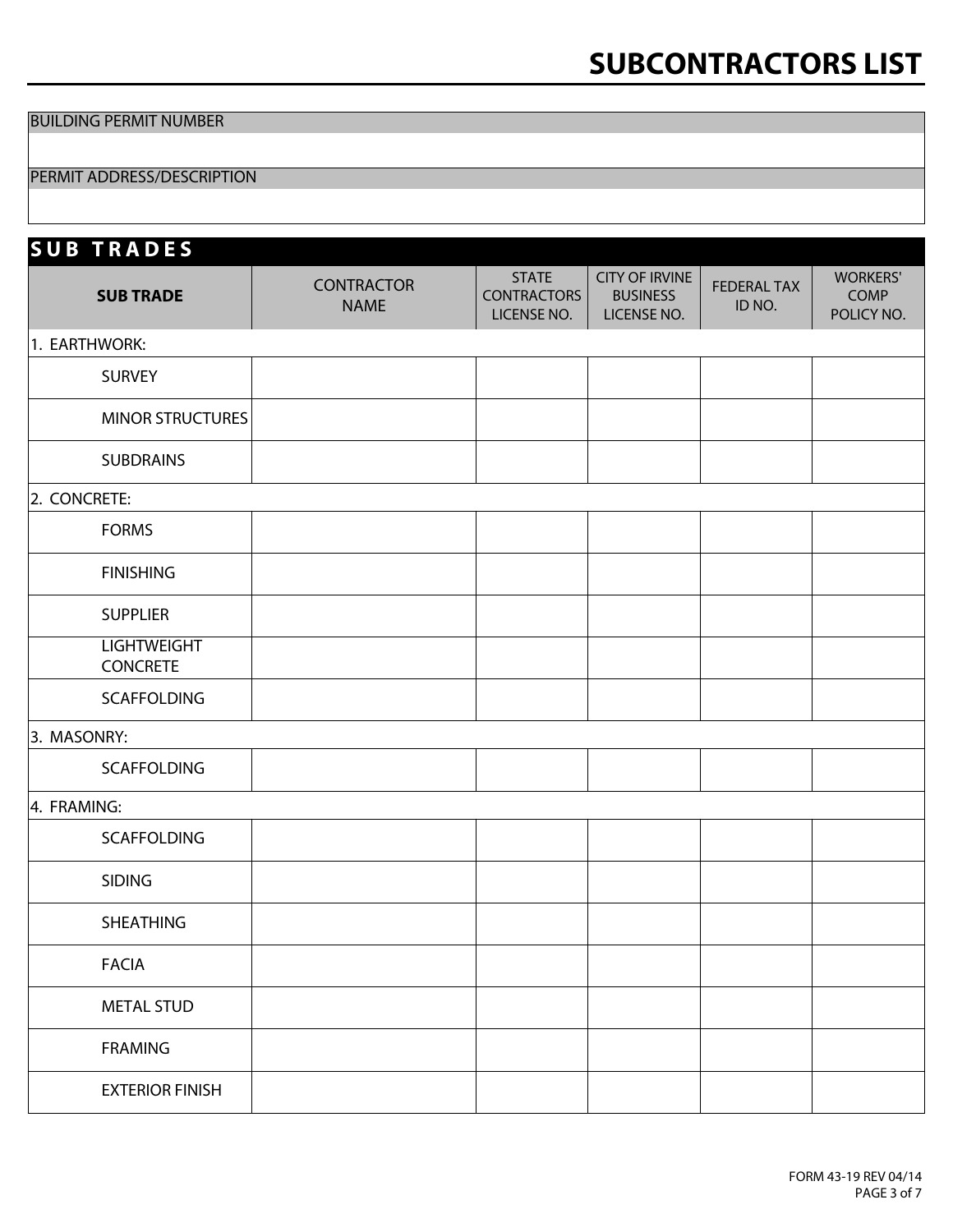| <b>SUB TRADE</b>                                           | <b>CONTRACTOR</b><br><b>NAME</b> | <b>STATE</b><br><b>CONTRACTORS</b><br>LICENSE NO. | <b>CITY OF IRVINE</b><br><b>BUSINESS</b><br>LICENSE NO. | <b>FEDERAL TAX</b><br>ID NO. | <b>WORKERS'</b><br>COMP<br>POLICY NO. |
|------------------------------------------------------------|----------------------------------|---------------------------------------------------|---------------------------------------------------------|------------------------------|---------------------------------------|
| <b>OTHER</b><br>$\mathbf{r}$                               |                                  |                                                   |                                                         |                              |                                       |
| 5. INSULATION:                                             |                                  |                                                   |                                                         |                              |                                       |
| $\mathbf{V}$ WALLS                                         |                                  |                                                   |                                                         |                              |                                       |
| $\mathbf{I}$ SOUND FLOOR                                   |                                  |                                                   |                                                         |                              |                                       |
| SCAFFOLDING<br>$\overline{\phantom{a}}$                    |                                  |                                                   |                                                         |                              |                                       |
| <b>FIREPROOFING</b><br>$\blacktriangledown$                |                                  |                                                   |                                                         |                              |                                       |
| <b>OTHER</b><br>$\left  \mathbf{v} \right $                |                                  |                                                   |                                                         |                              |                                       |
| 6. PLUMBING:                                               |                                  |                                                   |                                                         |                              |                                       |
| SCAFFOLDING<br>$\overline{\phantom{a}}$                    |                                  |                                                   |                                                         |                              |                                       |
| <b>IRRIGATION</b><br>$\overline{\phantom{0}}$              |                                  |                                                   |                                                         |                              |                                       |
| PROCESS PIPING<br>$\blacktriangledown$                     |                                  |                                                   |                                                         |                              |                                       |
| <b>OTHER</b><br>$\blacktriangledown$                       |                                  |                                                   |                                                         |                              |                                       |
| 7. ELECTRICAL:                                             |                                  |                                                   |                                                         |                              |                                       |
| <b>ALARM</b><br>$\blacktriangledown$                       |                                  |                                                   |                                                         |                              |                                       |
| SCAFFOLDING<br>$\blacktriangledown$                        |                                  |                                                   |                                                         |                              |                                       |
| <b>COMMUNICATIONS</b><br>$\overline{\phantom{a}}$          |                                  |                                                   |                                                         |                              |                                       |
| TELE-<br>$\overline{\phantom{a}}$<br><b>COMMUNICATIONS</b> |                                  |                                                   |                                                         |                              |                                       |
| <b>OTHER</b><br>$\blacktriangledown$                       |                                  |                                                   |                                                         |                              |                                       |
| 8. HVAC:                                                   |                                  |                                                   |                                                         |                              |                                       |
| SHEET METAL<br>$\blacktriangledown$                        |                                  |                                                   |                                                         |                              |                                       |
| <b>HVAC PLUMBING</b><br>$\vert \blacktriangledown$         |                                  |                                                   |                                                         |                              |                                       |
| <b>HVAC ELECTRICAL</b><br>$\blacktriangledown$             |                                  |                                                   |                                                         |                              |                                       |
| SCAFFOLDING<br>$\blacktriangledown$                        |                                  |                                                   |                                                         |                              |                                       |
| <b>OTHER</b><br>$\blacktriangledown$                       |                                  |                                                   |                                                         |                              |                                       |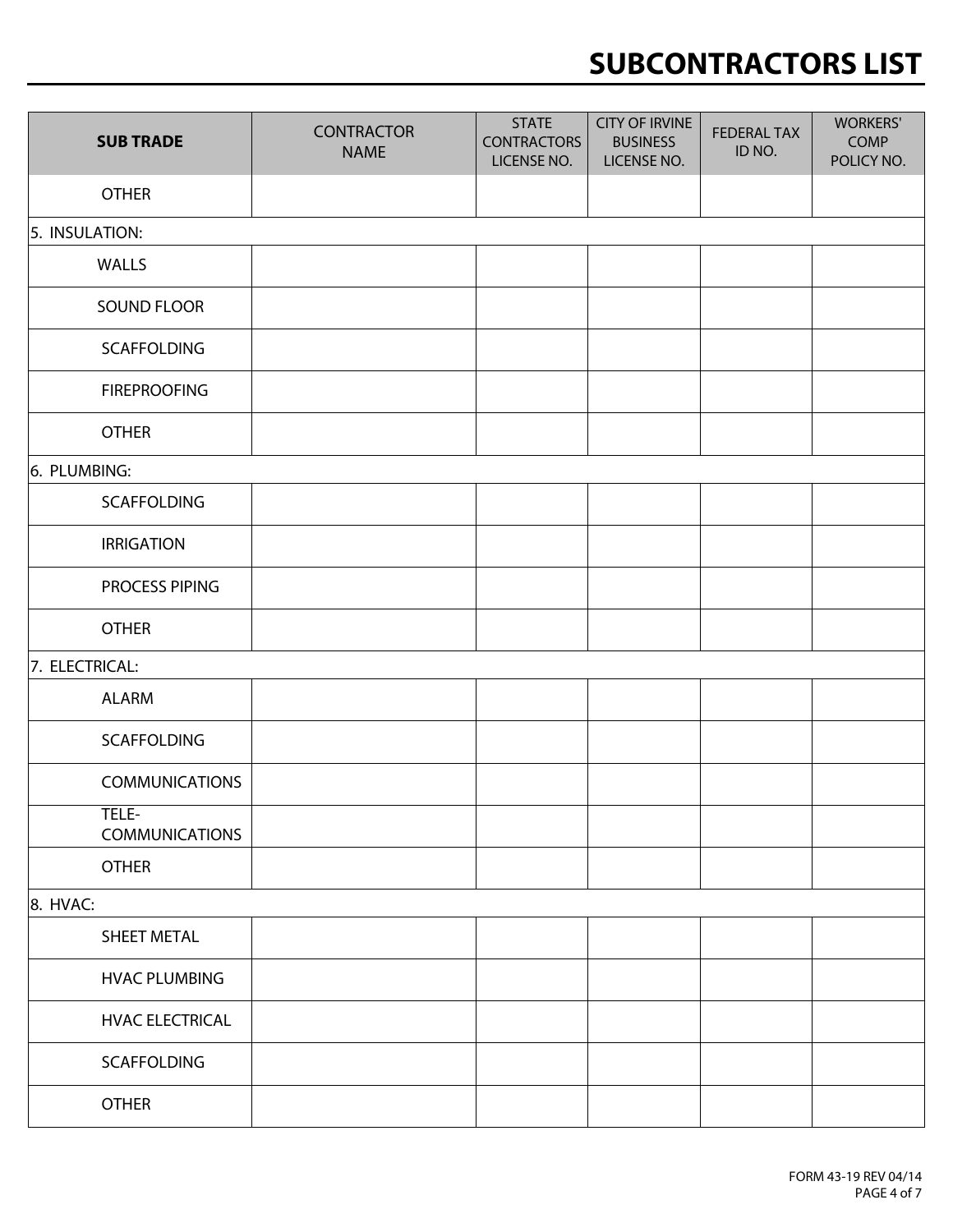| <b>SUB TRADE</b>                     | <b>CONTRACTOR</b><br><b>NAME</b> | <b>STATE</b><br><b>CONTRACTORS</b><br>LICENSE NO. | <b>CITY OF IRVINE</b><br><b>BUSINESS</b><br>LICENSE NO. | <b>FEDERAL TAX</b><br>ID NO. | <b>WORKERS'</b><br><b>COMP</b><br>POLICY NO. |
|--------------------------------------|----------------------------------|---------------------------------------------------|---------------------------------------------------------|------------------------------|----------------------------------------------|
| 9. FIRE SPRINKLER:                   |                                  |                                                   |                                                         |                              |                                              |
| $\blacktriangleright$ SCAFFOLDING    |                                  |                                                   |                                                         |                              |                                              |
| $\overline{\phantom{a}}$ OTHER       |                                  |                                                   |                                                         |                              |                                              |
| 10. REFRIGERATION:                   |                                  |                                                   |                                                         |                              |                                              |
| $\mathbf{I}$ PIPING                  |                                  |                                                   |                                                         |                              |                                              |
| $\blacktriangleright$ ELECTRICAL     |                                  |                                                   |                                                         |                              |                                              |
| $\mathbf{I}$ OTHER                   |                                  |                                                   |                                                         |                              |                                              |
| 11. DRYWALL:                         |                                  |                                                   |                                                         |                              |                                              |
| $\overline{\mathsf{H}}$ TAPER        |                                  |                                                   |                                                         |                              |                                              |
| SCAFFOLDING<br>$\blacktriangledown$  |                                  |                                                   |                                                         |                              |                                              |
| $\blacktriangleright$ ACOUSTICAL     |                                  |                                                   |                                                         |                              |                                              |
| 12. PLASTER:                         |                                  |                                                   |                                                         |                              |                                              |
| SCAFFOLDING<br>$\blacktriangledown$  |                                  |                                                   |                                                         |                              |                                              |
| $\overline{\mathbf{v}}$ LATH         |                                  |                                                   |                                                         |                              |                                              |
| STUCCO<br>$\blacktriangledown$       |                                  |                                                   |                                                         |                              |                                              |
| $\overline{\mathbf{y}}$ OTHER        |                                  |                                                   |                                                         |                              |                                              |
| 13. SWIMMING POOL:                   |                                  |                                                   |                                                         |                              |                                              |
| PLUMBING<br>$\overline{\phantom{a}}$ |                                  |                                                   |                                                         |                              |                                              |
| $\blacktriangleright$ ELECTRICAL     |                                  |                                                   |                                                         |                              |                                              |
| $\blacktriangleright$ PLASTER        |                                  |                                                   |                                                         |                              |                                              |
| $\overline{\mathbf{y}}$ GUNITE       |                                  |                                                   |                                                         |                              |                                              |
| $\overline{\mathbf{y}}$ STEEL        |                                  |                                                   |                                                         |                              |                                              |
| 14. ROOFING:                         |                                  |                                                   |                                                         |                              |                                              |
| $\overline{\mathbf{y}}$ OTHER        |                                  |                                                   |                                                         |                              |                                              |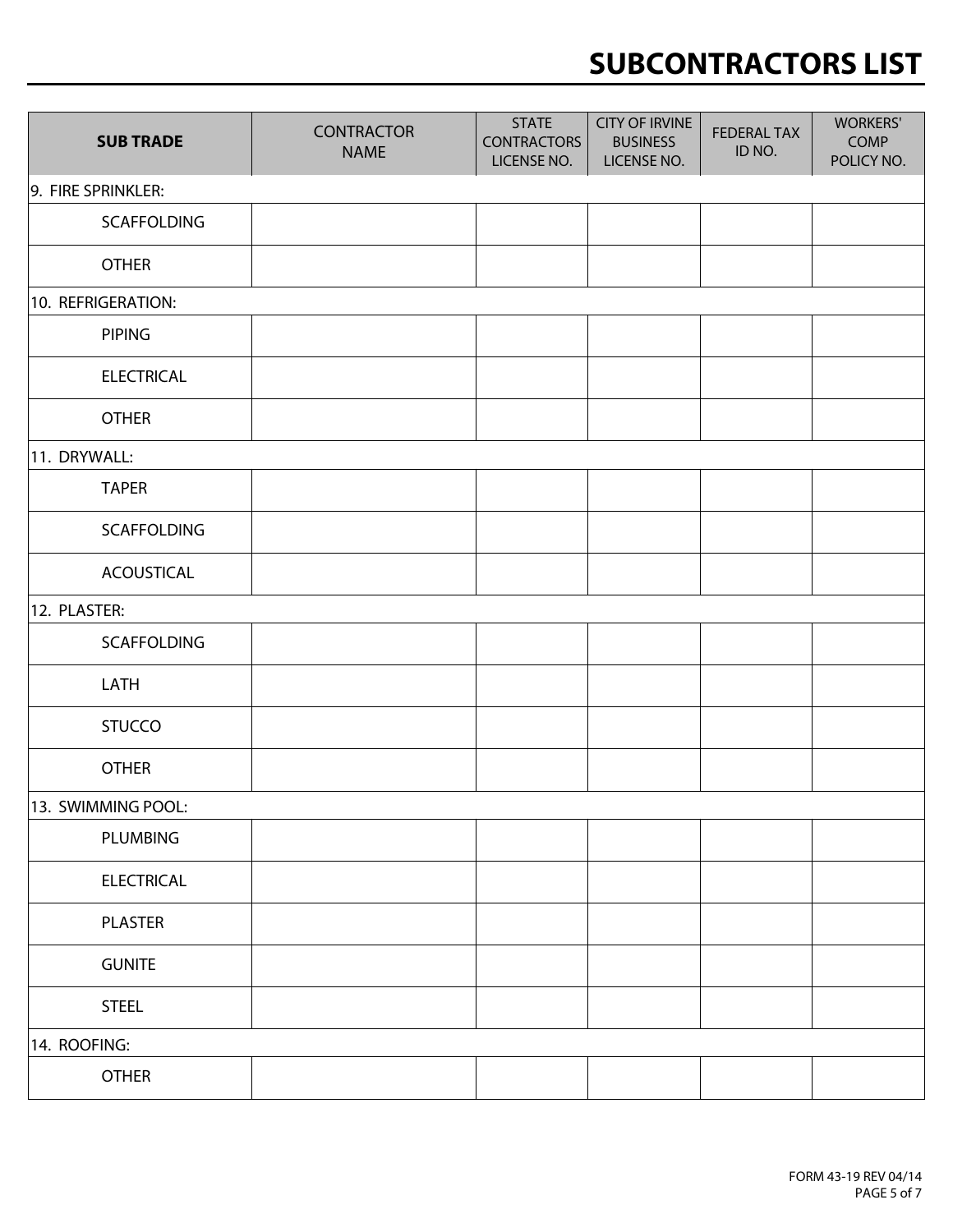| <b>SUB TRADE</b>                            | <b>CONTRACTOR</b><br><b>NAME</b> | <b>STATE</b><br><b>CONTRACTORS</b><br>LICENSE NO. | <b>CITY OF IRVINE</b><br><b>BUSINESS</b><br>LICENSE NO. | <b>FEDERAL TAX</b><br>ID NO. | <b>WORKERS'</b><br>COMP<br>POLICY NO. |
|---------------------------------------------|----------------------------------|---------------------------------------------------|---------------------------------------------------------|------------------------------|---------------------------------------|
| 15. PAINTING:                               |                                  |                                                   |                                                         |                              |                                       |
| <b>SCAFFOLDING</b><br>$\blacktriangledown$  |                                  |                                                   |                                                         |                              |                                       |
| $\blacktriangleright$ SANDBLASTING          |                                  |                                                   |                                                         |                              |                                       |
| 16. PAVING:                                 |                                  |                                                   |                                                         |                              |                                       |
| <b>SANDBLASTING</b><br>$\blacktriangledown$ |                                  |                                                   |                                                         |                              |                                       |
| <b>ASPHALT</b><br>$\mathbf{r}$              |                                  |                                                   |                                                         |                              |                                       |
| <b>CONCRETE</b><br>▼│                       |                                  |                                                   |                                                         |                              |                                       |
| MISC. EARTHWORK<br>$\mathbf{v}$             |                                  |                                                   |                                                         |                              |                                       |
| <b>OTHER</b><br>▼∣                          |                                  |                                                   |                                                         |                              |                                       |
| 17. LANDSCAPE:                              |                                  |                                                   |                                                         |                              |                                       |
| <b>IRRIGATION</b><br>$\blacktriangledown$   |                                  |                                                   |                                                         |                              |                                       |
| <b>TREES</b><br>$\blacktriangledown$        |                                  |                                                   |                                                         |                              |                                       |
| $\overline{\mathsf{y}}$ TURF                |                                  |                                                   |                                                         |                              |                                       |
| PLANTING<br>$\blacktriangledown$            |                                  |                                                   |                                                         |                              |                                       |
| $\overline{\mathsf{I}}$ SOILS               |                                  |                                                   |                                                         |                              |                                       |
| 18. TILE:                                   |                                  |                                                   |                                                         |                              |                                       |
| $\lvert \text{-}\rvert$ OTHER               |                                  |                                                   |                                                         |                              |                                       |
| 19. FLOOR COVERING:                         |                                  |                                                   |                                                         |                              |                                       |
| $\overline{\mathbf{y}}$ OTHER               |                                  |                                                   |                                                         |                              |                                       |
| 20. GLAZING:                                |                                  |                                                   |                                                         |                              |                                       |
| $\overline{\mathbf{y}}$ OTHER               |                                  |                                                   |                                                         |                              |                                       |
| 21. FINISH CARPENTRY:                       |                                  |                                                   |                                                         |                              |                                       |
| <b>CABINET</b><br>$\mathbf{r}$              |                                  |                                                   |                                                         |                              |                                       |
| - FIXTURES                                  |                                  |                                                   |                                                         |                              |                                       |
| $\overline{\mathbf{y}}$ DOORS               |                                  |                                                   |                                                         |                              |                                       |